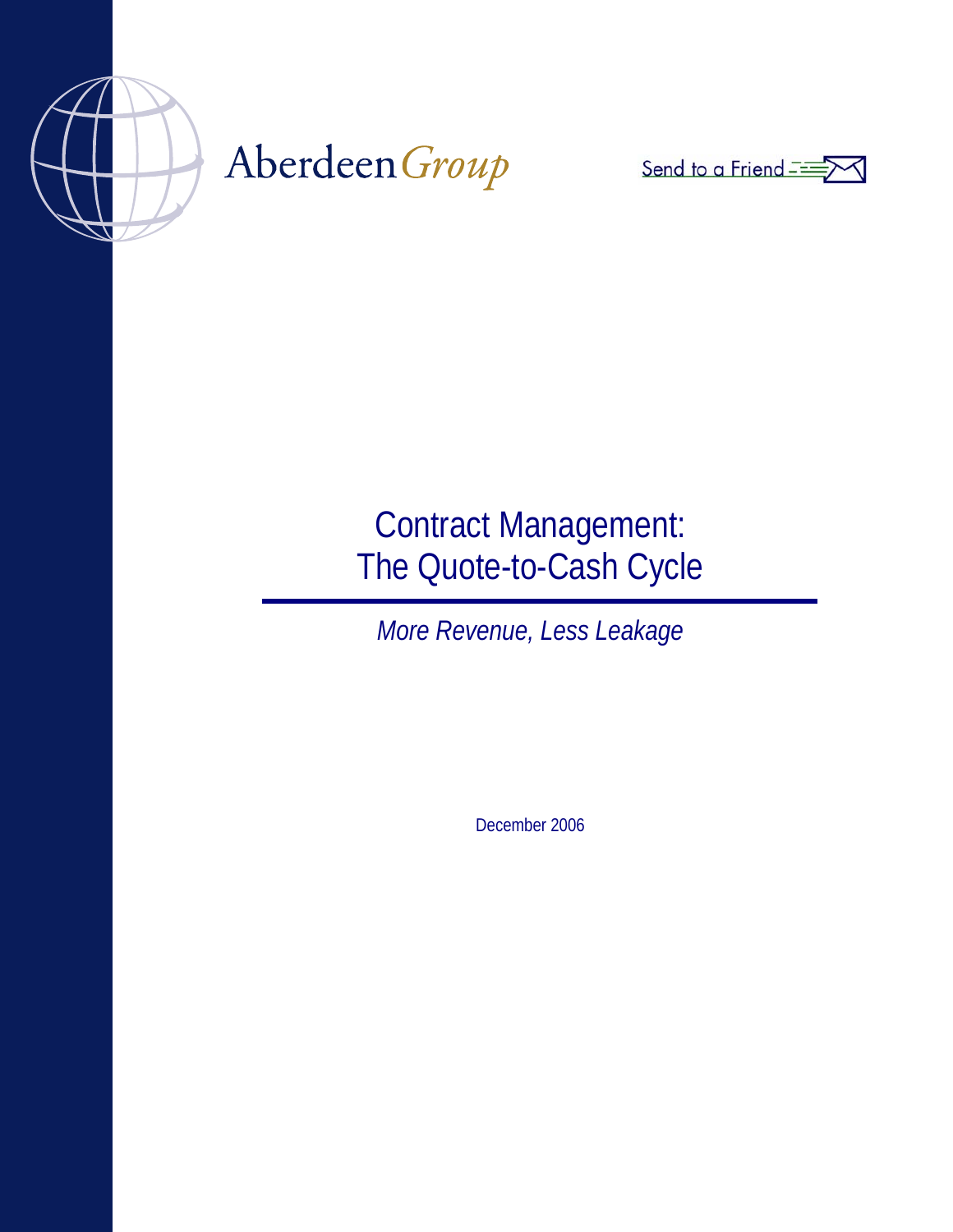### **Executive Summary**

<span id="page-1-0"></span>Contracts are a dynamic representation of an enterprise's relationship with its customers. In this electronic age, and more importantly, going forward, paper-based records are likely to become a thing of the past. It will become more and more essential for enterprises to have data at their fingertips, such as that within sales contracts. Amongst a range of other things, this sort of data will be used for historical analysis, as well as forecasting and risk assessment and analysis.

According to the 189 participants in our research, the percentage of an enterprise's revenue that is dictated by a contract will increase from 56% to 68% on average over the next two years. The trend is clearly that enterprises increasingly want contracts in place with their customers and vice-versa. Apart from the increased contract data that needs to be monitored there is also the issue of cycle time for contract creation, negotiation and approval, any of which can be bottlenecks.

#### **Key Business Value Findings**

One of the major challenges reported by 68% of survey respondents is **the disconnect between the various processes on the sell-side,** i.e., the quote-to-cash cycle. This includes things such as pricing, proposal creation, negotiation, contract management as well as order management and invoicing. To further complicate things, the sales order management process and the entire quote-to-cash cycle has become increasingly complex. This is largely due to rising sales volumes and intricate product pricing and configurations. All of these complexities contribute to the revenue leakage experienced by a number of enterprises.

Forty-three percent of enterprises face challenges with **standardization of the language** used in various documents such as proposals, contracts, service agreements, etc., which surfaces the issue of financial and legal risk. The financial risk of not controlling this activity includes unapproved contract terms and conditions resulting in additional or unknown customer commitments and corporate liability.

#### **Implications and Analysis**

What is the impact of these and other challenges? Respondents reported that, on average, their enterprises lose **9%** of their revenues due to regulatory penalties, missed deadlines, lost sales, "maverick" pricing and transactional errors, clearly a substantial amount.

Aberdeen research shows that, on average, revenue leakage amounts to 9% of an enterprise's revenues.

Additionally, in any enterprise the reduction of **sales** 

**cycles** is critical. Through our research we have found that, on average, **18%** of an enterprise's sales cycle is attributed to contract creation, negotiation and approval. It was also reported that for many enterprises a one-day reduction in the sales cycle is worth on a significant amount.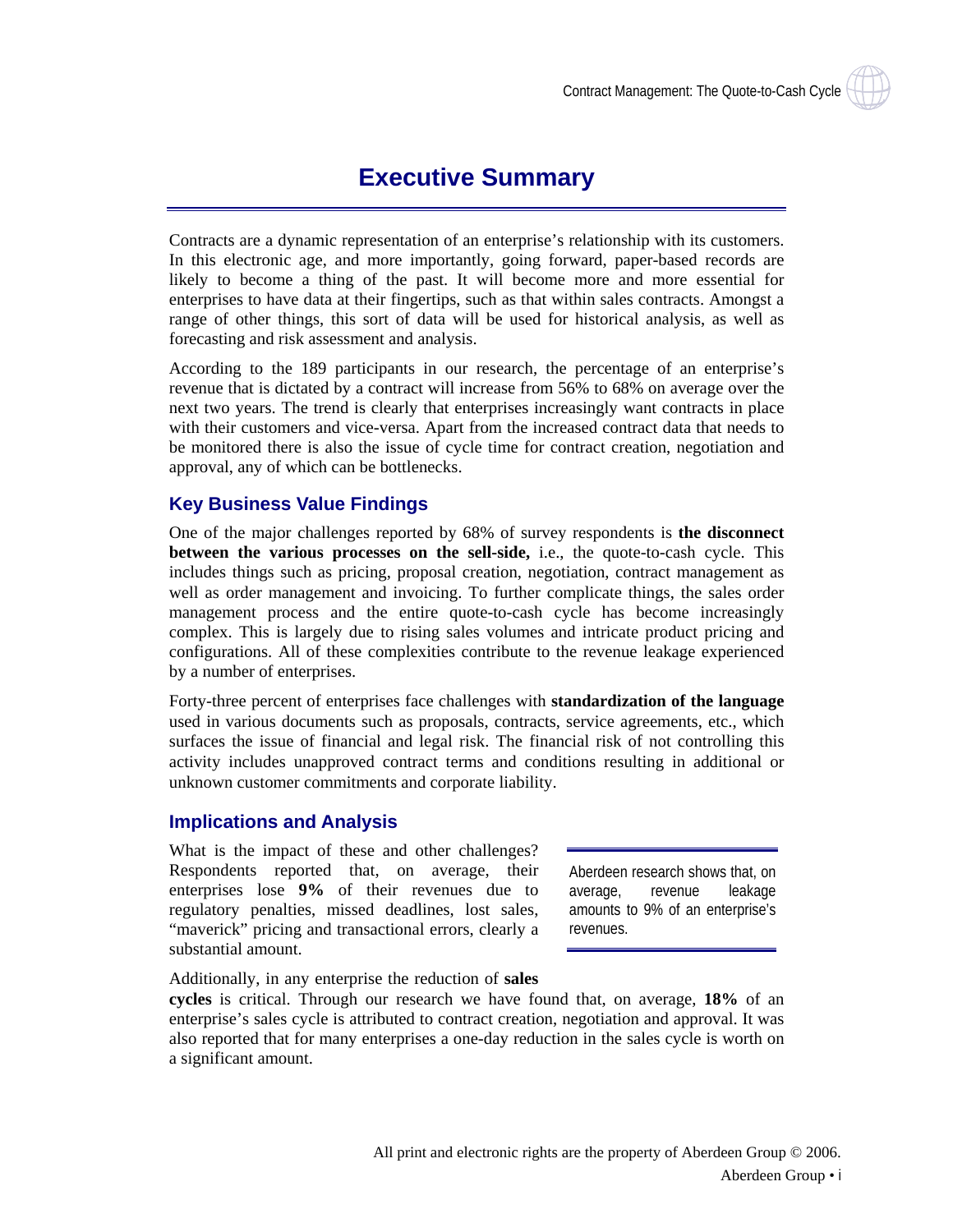<span id="page-2-0"></span>**Best in Class** enterprises have shown improved performance in terms of process efficiency and well as substantial financial results. For example, these enterprises reported a 21% reduction in Days Sales Outstanding due to better contract management compared to a 13% reduction at other enterprises. We also found that Best in Class enterprises have a higher percentage (82% vs. 33%) of contracts stored in an electronic/searchable repository with approximately 17% of contracts having nonstandard language compared to the 35% at all other enterprises.

Overall, participants identified the following areas to have significant opportunity for improvement:

- Proposal creation
- Contract approval workflow
- Pricing compliance
- Contract analysis

#### **Recommendations for Action**

- Plan and execute a strategy to migrate contracts from paper and legal systems into a centralized contract repository; standardize contract terms and language
- Streamline and automate the entire quote-to-cash process; integrate the contract management with financial and transactional systems; use the contract management system as a way of reducing errors and delays in invoicing
- Track commitments and obligations to customers as stated in the contract by making contract data available to relevant stakeholders; place risk values on various contract terms, conditions and clauses therefore taking into account not only revenue, but financial and legal risk

Send to a Friend  $\equiv$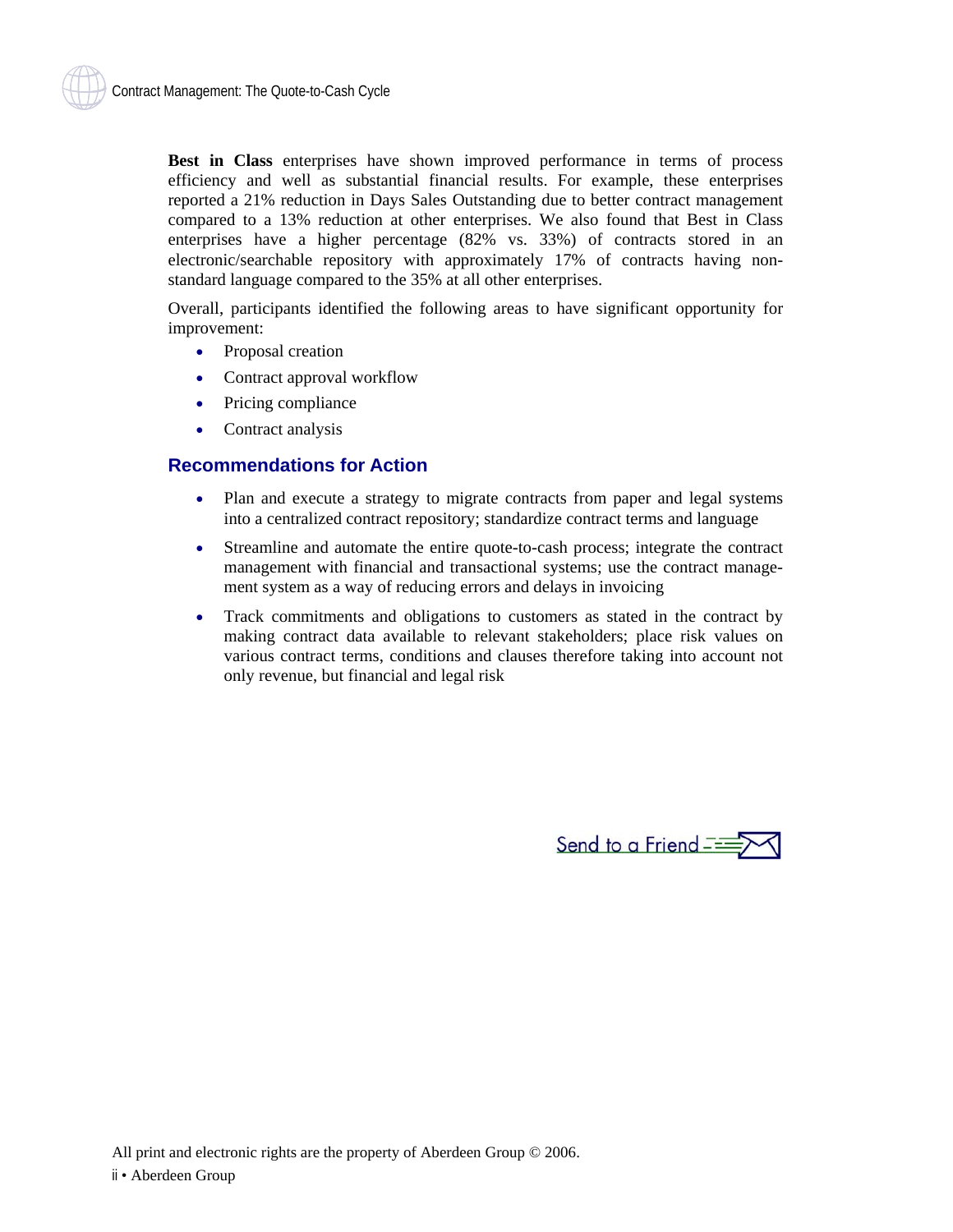### **Table of Contents**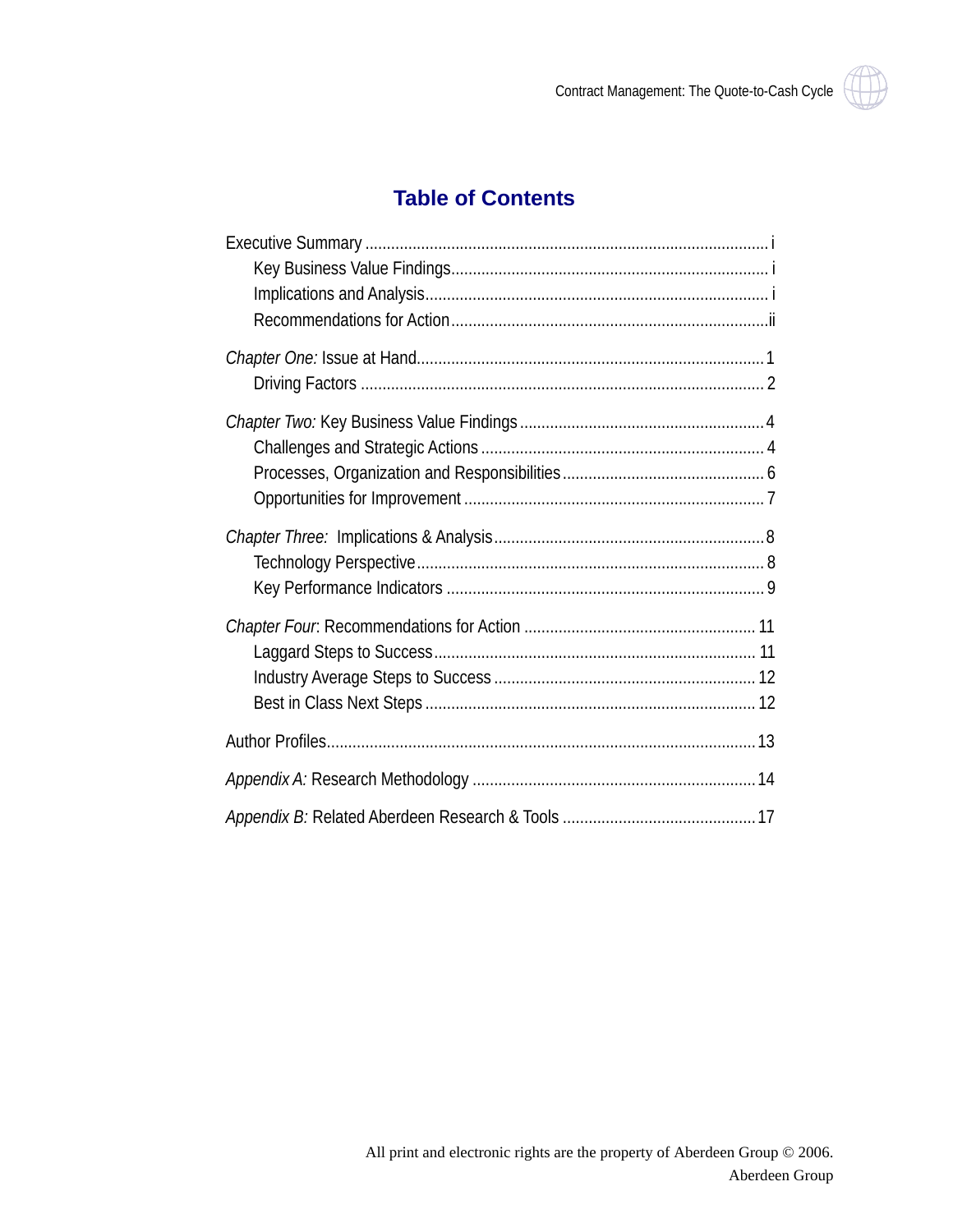

### **Figures**

| Figure 3: Factors Driving Improvements in Contract Management on the Sell-Side |
|--------------------------------------------------------------------------------|
| Figure 4: Major Challenges for Contract Management on the Sell-Side 4          |
|                                                                                |
|                                                                                |
|                                                                                |
|                                                                                |
|                                                                                |
| Figure 10: Contract Management Technology Usage on the Sell-Side  9            |
| Figure 11: Key Performance Indicators (Best in Class vs. Others) 10            |

### **Tables**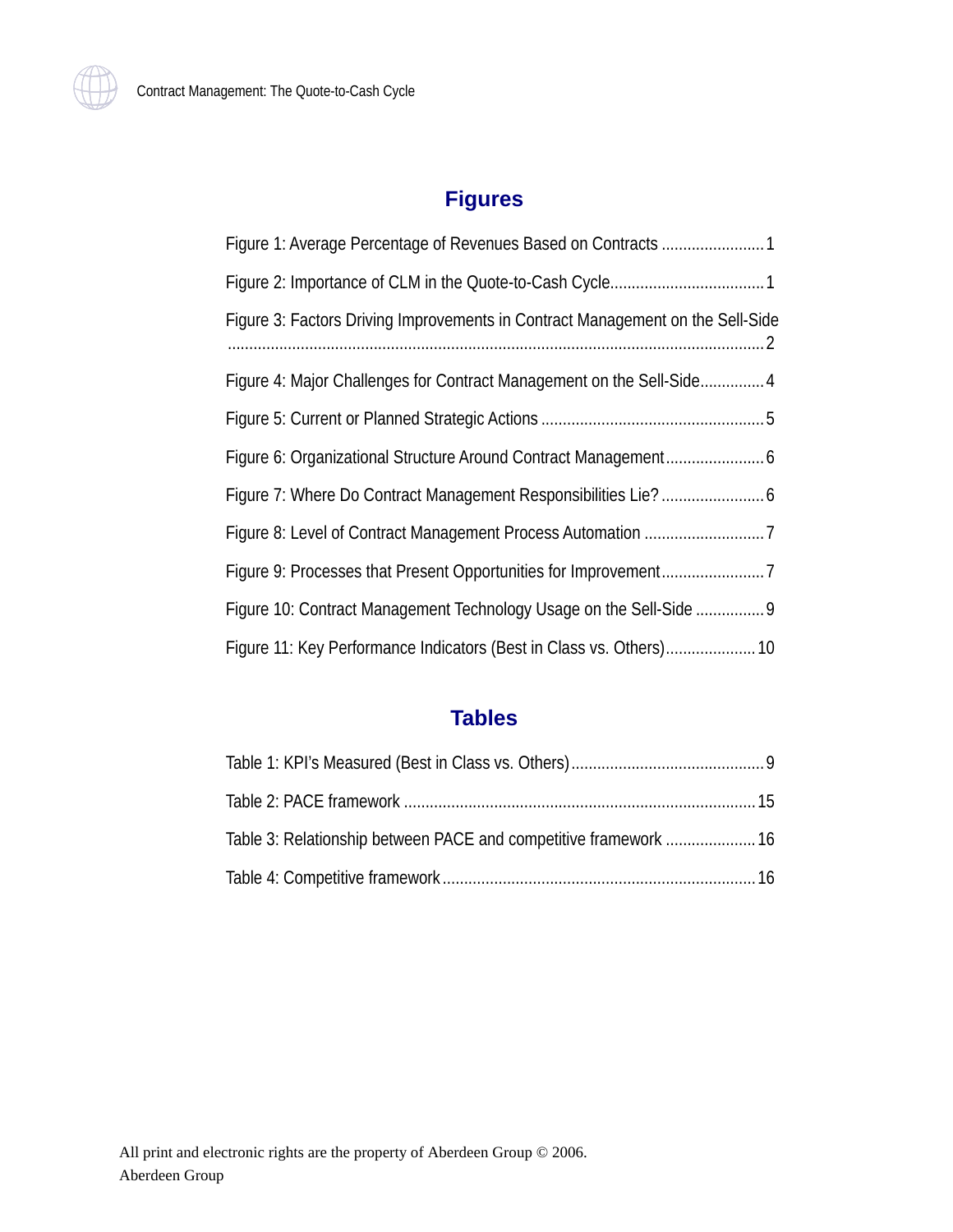### *Chapter One:* **Issue at Hand**

- <span id="page-5-0"></span>**Key Takeaways** Key Takeaways The percentage of revenues managed by a contract is expected to increase by on average 21% over the next two years.
	- Key factors driving improvements in contract management include:
		- Improvements in management of customer relationships
		- Increasing importance in the management of customers contracts
		- Efforts to reduce sales cycles

ontract lifecycle management (CLM) as a discipline has for the most part grown up on the buy-side, i.e., the management of ontract lifecycle management (CLM) as a discipline has for the most part grown up on the buy-side, i.e., the management of procurement and supplier contracts. The primary reason for this is clear: contract management allows for improved monitoring of off-contract purchasing, which in effect ensures that a higher percentage of negotiated savings are captured. Furthermore, contract management is a mechanism that makes it easier to bring more spend under management (a key metric in the procurement world).

Take these and a number of other uses and flip them around to a customer focused perspective; now, we are talking about contracts that deal with an enterprise's revenue, essential to any

#### **Figure 1: Average Percentage of Revenues Based on Contracts**



Source: Aberdeen*Group*, December 2006

organization. Our research has shown that currently an average of 56% of an enterprise's revenues are dictated by a contractual agreement and according to survey respondents this number jumps to approximately 68% in two years (Figure 1).

When asked how critical contract management is in the entire quote-to-cash cycle, over 50% said that *is* essential, making it clear that this is a critical component of managing customers and **Figure 2: Importance of CLM in the** 





Source: Aberdeen*Group*, December 2006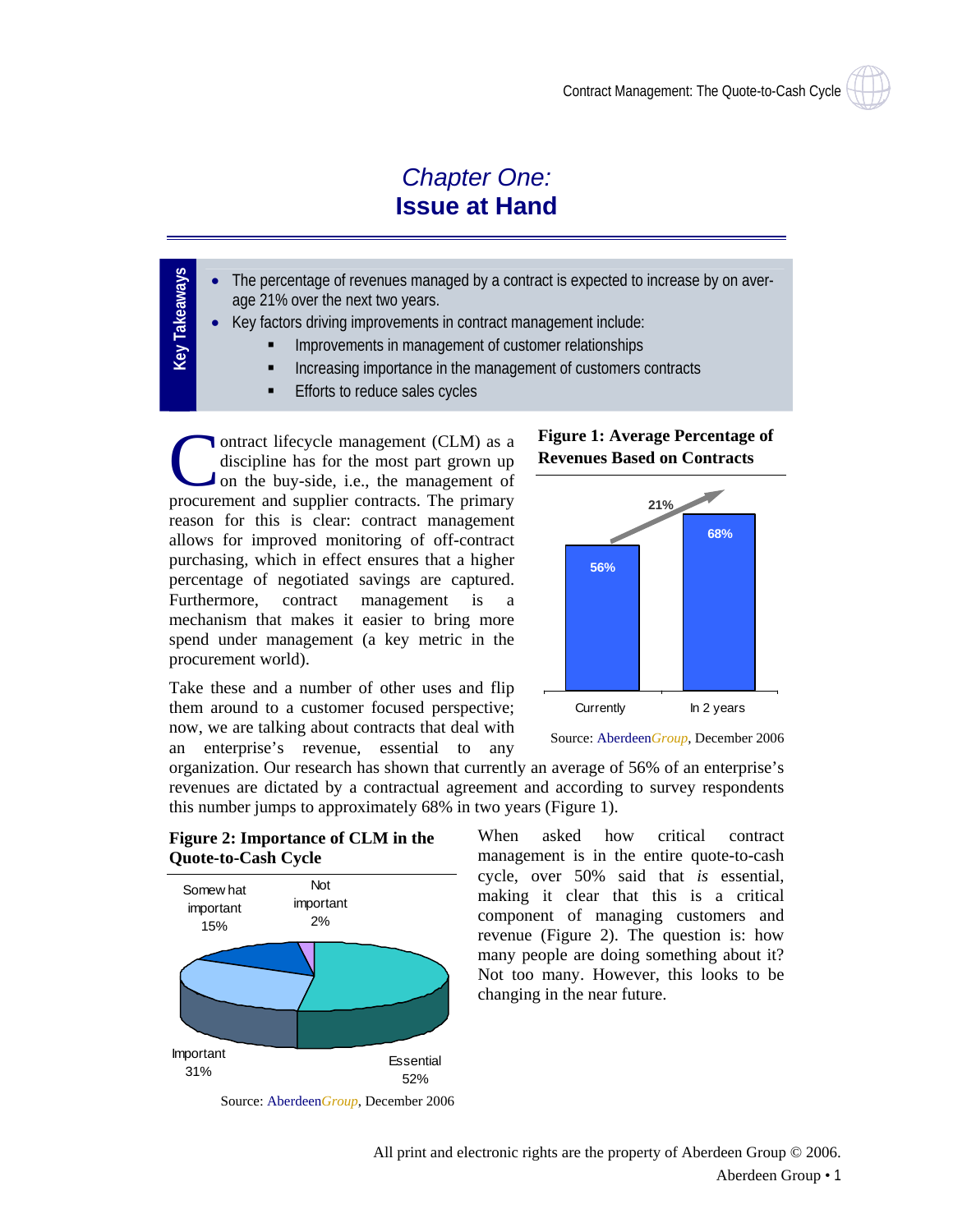#### <span id="page-6-0"></span>**Driving Factors**

Contracts are far from simple documents nowadays; they have evolved into dynamic tools for optimizing business relationships. Despite this, contract management in most organizations usually involves largely manual, labor-intensive and disjointed processes, This results in poor visibility into contracts and compliance, lengthy creation and approval cycles as well as missed revenue and cost-savings opportunities.





Source: Aberdeen*Group*, December 2006

- **Improving customer relationship management** is something enterprises are constantly trying to do. This is the major driver for improvements in the management of sell-side contracts. Missing or delaying key commitments to a customer does not portray a good relationship. In many cases, this happens because the relevant people do not have access to or visibility into the contract and key milestones that must be met.
- **Increasing importance in the management of sales contracts.** It is clear from Aberdeen's research that the way in which contracts are managed on the sell-side is becoming important within enterprises. Especially with a large volume of contracts, it becomes difficult to determine the total value of contracts that are open or in progress. Although it does seem logical that customer contracts are important, there are cases in which contracts cannot be found, not even in the filing cabinet.
- **Reducing sales cycles** is another reason that enterprises are looking to contract management. The creation, negotiation and approval of contracts in many cases can take a long period of time. This is largely due to manual methods and inability to track approvals and status of various agreements. Being able to reduce this time has a direct impact on the sales cycle, which in most enterprises is extremely valuable. Our research has shown that, on average, 18% of the sales cycle is attributed to creating, negotiating and approving contracts.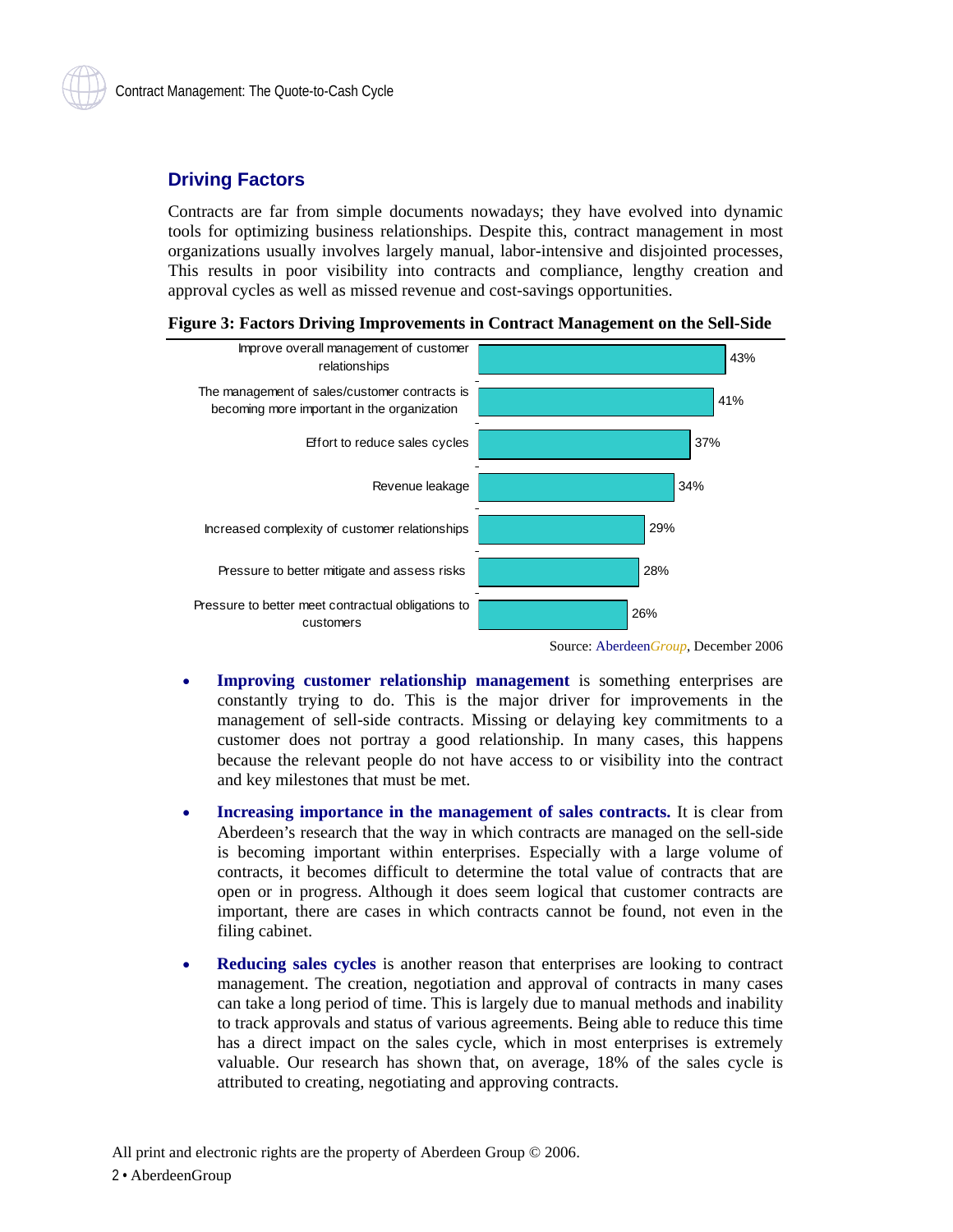

• **Revenue leakage** due to penalties, missed deadlines, inconsistent pricing, transactional errors, etc., is something that has the attention of a third of the enterprises. An average of 9% of revenues are being leaked away, this is definitely an issue that deserves significant attention.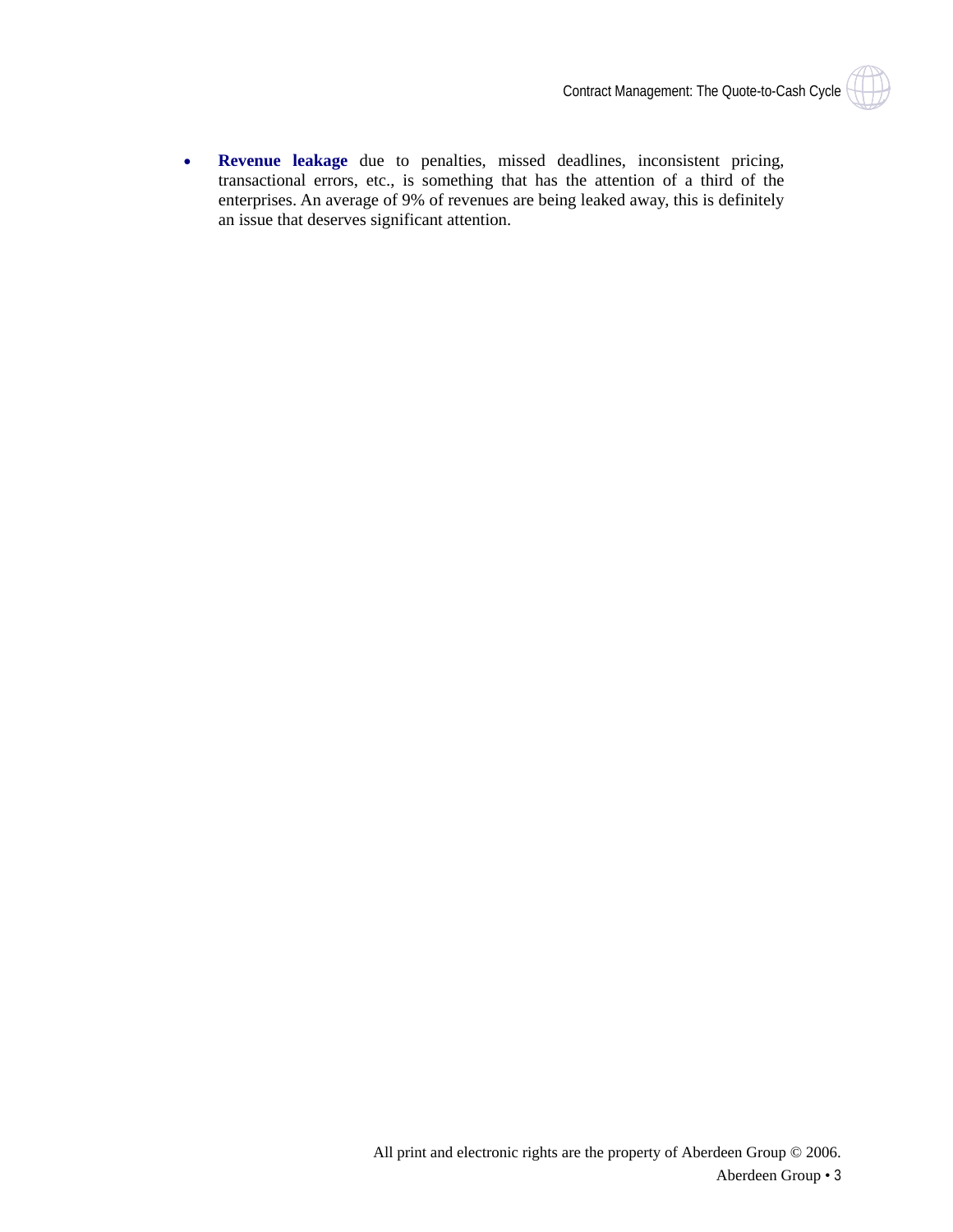### *Chapter Two:*  **Key Business Value Findings**

- <span id="page-8-0"></span>• One of the major challenges facings enterprises includes the disconnect between the various processes in the quote-to-cash cycle.
	- Another challenge is the lack of standardized language used in various contracts and agreements.
	- Top areas reported as being ideal for improvement include proposal creation, improved approval workflow and pricing compliance.

evenue leakage is something facing a number of organizations today. It involves the loss of a significant percentage of revenues due to, amongst evenue leakage is something facing a number of organizations today. It involves the loss of a significant percentage of revenues due to, amongst other things, regulatory penalties, missed deadlines, lost sales, maverick pricing, transactional errors and unearned discounts.

The sales order management process and the entire quote-tocash cycle have become increasingly complex, due to rising sales volumes and intricate product pricing and configurations. Fragmented across disparate systems, applications and organizational boundaries, the quote-tocash cycle and associated processes have become areas that often spur losses in the various forms mentioned earlier (e.g., providing free shipping when the contract does not call for it or approving ineligible discounts). Such errors that add up and if continuously repeated can be the source of significant revenue leakage.

**Competitive Framework Key** 

The Aberdeen Competitive Framework defines enterprises as falling into one of the three following levels of practices and performance:

*Laggards (30%)* — practices that are significantly behind the average of the industry

*Industry Average (50%)* practices that represent the average or norm

*Best in Class (20%)* practices that are the best currently being employed and significantly superior to the industry norm

### **Challenges and Strategic Actions**

#### **Figure 4: Major Challenges for Contract Management on the Sell-Side**



Source: Aberdeen*Group*, December 2006

All print and electronic rights are the property of Aberdeen Group © 2006. 4 • AberdeenGroup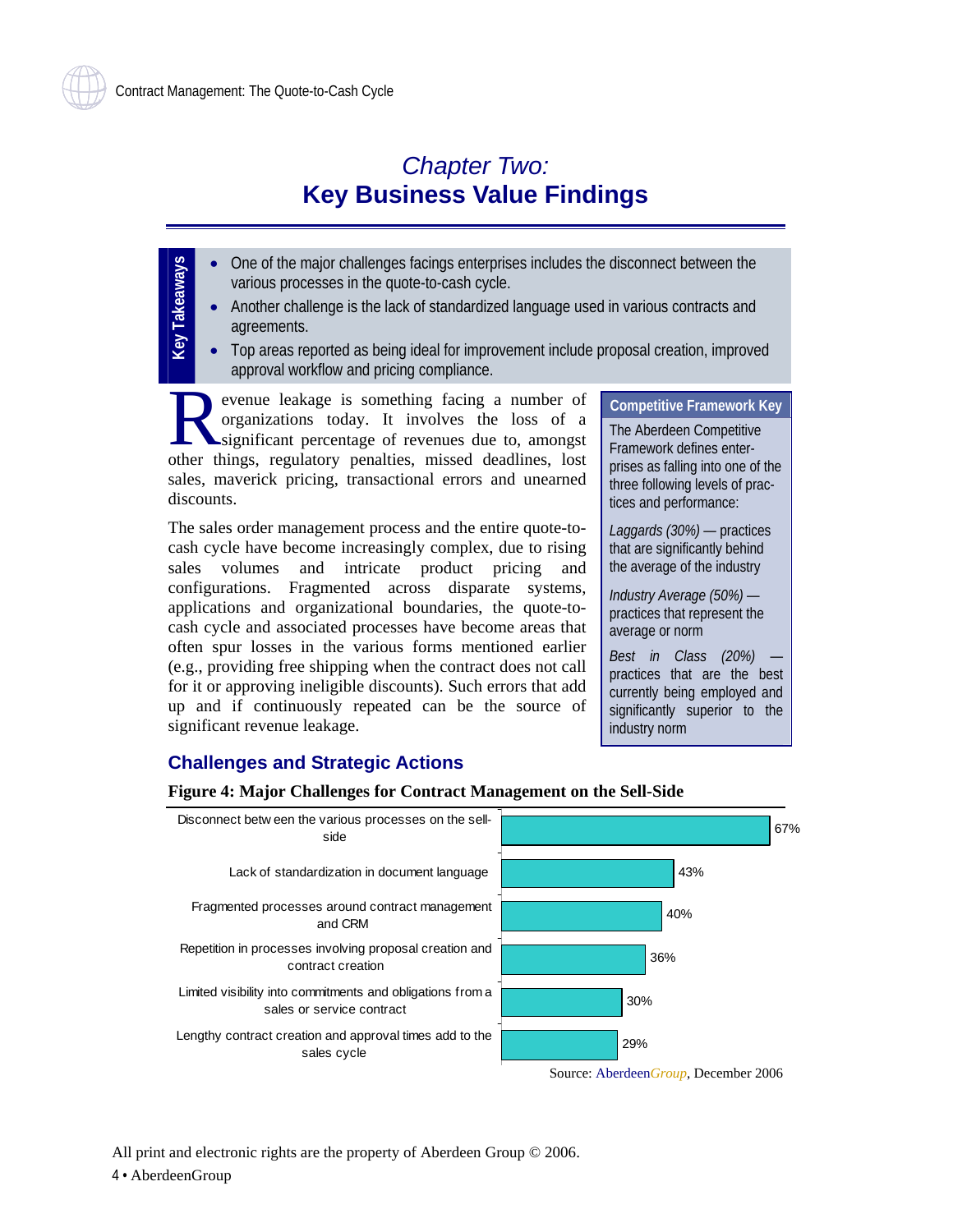<span id="page-9-0"></span>One of the major challenges reported by 67% of survey respondents is **the disconnect between the various processes on the sell-side** (i.e., the quote-to-cash cycle). This includes things such as pricing, proposal creation, negotiation, contract management as well as order management and invoicing. These fragmented and disjointed processes in many cases are further complicated by manual and/or disparate systems. Such inconsistencies and inefficiencies can be the cause of lengthy sales cycles and high Days Sales Outstanding (DSO).

In addition, 43% face challenges with the **standardization of the language** used in various documents such as proposals, contracts, service agreements, etc. This brings up the issue of both financial and legal risk. It is important for companies to ensure that they are protected by the various terms and conditions of a contract. However, if these are not largely standardized, enterprises are likely to face long contract creation and approval cycles. The financial risk of not controlling this activity is unapproved contract terms and conditions resulting in additional or unknown customer commitments and corporate liability. These include, but are not limited to, unusual order acceptance criteria, extended warranty provisions or commitment to provide free products or services as part of the transaction.



**Figure 5: Current or Planned Strategic Actions** 

Source: Aberdeen*Group*, December 2006

The chart (Figure 5) above shows some of the actions that enterprises have taken or plan to undertake. A major priority is not only to **standardize procedures** involving contract management and other customer relationship management processes, but also to use standardized language in proposals, contracts and other agreements. Enterprises are also looking to enhance the integration between contract management solutions and other sellside systems such as pricing, order management and invoicing in order to gain visibility and to prevent revenue leakage and lengthy processes.

Our data showed that larger enterprises are more focused on **reducing and mitigating risks** within

"It is shocking to realize the amount of risk our contracts carry."

– Senior Executive, Telecom Company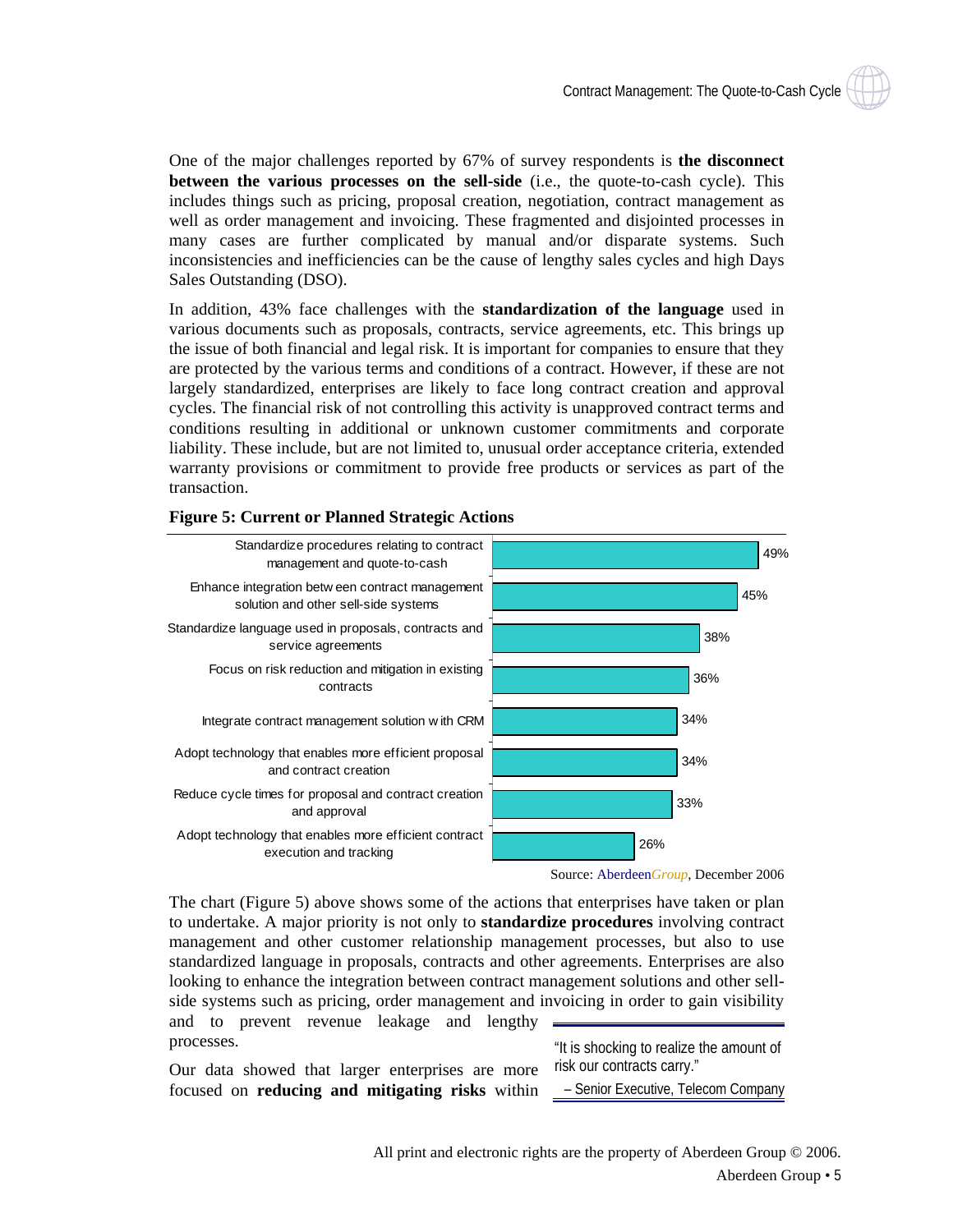<span id="page-10-0"></span>various contracts than their mid-sized counterparts and are also considering technology in order to achieve more efficient contract execution and ongoing tracking.

#### **Processes, Organization and Responsibilities**

Many organizations realize the need to better manage customer contracts, as they contain essential data that must be monitored throughout the lifecycle of the contract. However, because of the multiple functions that are involved and the collaborative nature of a contract or an agreement, it is not always clear as to the organizational structure or responsibilities around contracts.



#### **Figure 6: Organizational Structure Around Contract Management**

In Figure 6, we can see that 48% of Best in Class enterprises have formal organizations specifically for the management of sales contracts either throughout the company or within various business units or regions. However, for the most part responsibilities are shared across multiple functions. In many cases contract management roles and processes are going to involve multiple parties, as shown below (Figure 7). However, for the most part, pre-signature processes are carried out by sales, while post-signature responsibilities are fairly dispersed. For some enterprises it may be finance and in others a central contracts organization is responsible.

#### **Figure 7: Where Do Contract Management Responsibilities Lie?**



All print and electronic rights are the property of Aberdeen Group © 2006. 6 • AberdeenGroup

Source: Aberdeen*Group*, December 2006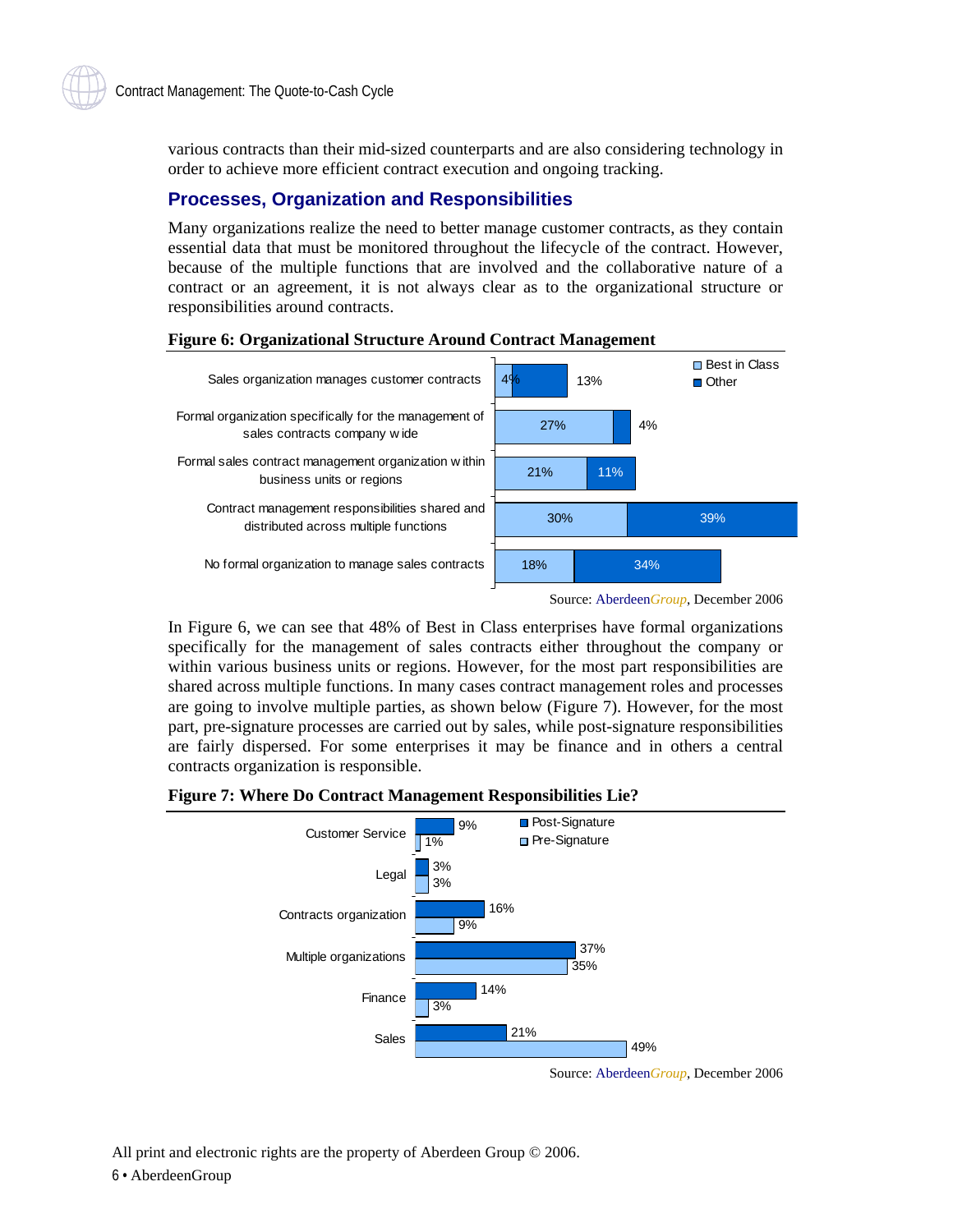<span id="page-11-0"></span>If we consider the automation of contract lifecycle management, on average, just over half of the survey respondents use a manual process (Figure 8). Of the Best in Class enterprises, however, 30% use an automated process.



**Figure 8: Level of Contract Management Process Automation** 

- □ Process partially automated or uses disparate systems across company
- Process fully automated but uses disparate systems across company
- **Process fully automated and uses a common system company-wide**

Source: Aberdeen*Group*, December 2006

#### **Opportunities for Improvement**

According to respondents, some of the activities in and around contract management that are ripe for improvement include things like proposal creation, improved approval workflow and pricing compliance. Analysis and reporting on various contract data and the way it is used is also a key area for improvement (Figure 9). Interestingly, proposal creation faces some of the same challenges as contract creation. In many cases, enterprises have to create extremely complex proposals that require input from multiple parties, drawings, spreadsheets, etc., and often end up looking similar to a set of separate documents meshed together rather than one consistent and formatted document.



**Figure 9: Processes that Present Opportunities for Improvement** 

Source: Aberdeen*Group*, December 2006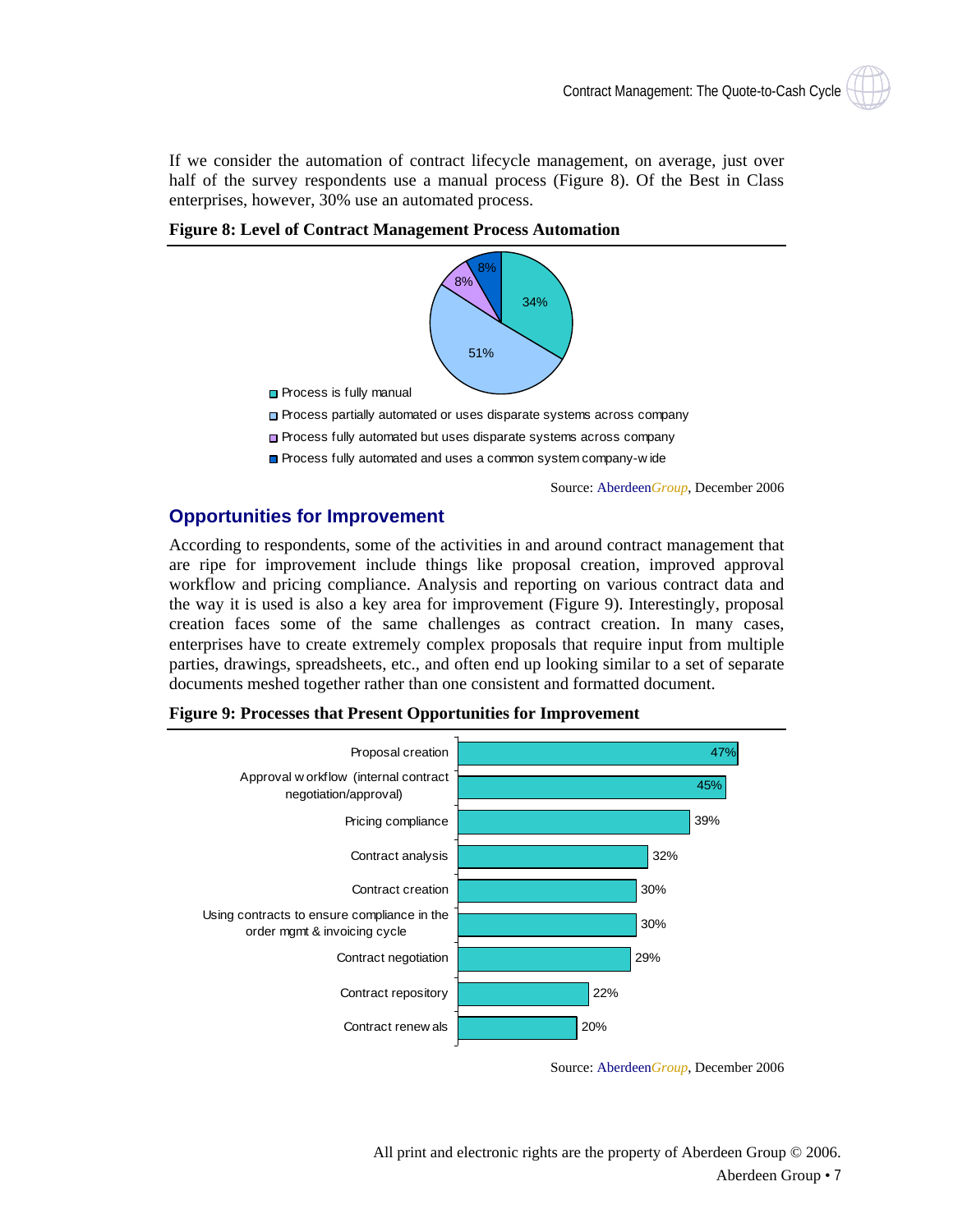### *Chapter Three:* **Implications & Analysis**

- <span id="page-12-0"></span>**Key Takeaways** • Revenue leakage, on average, amounts to 9% of total revenue. **Key Takeaways** 
	- There is significant interest in using contract management technology over the next two years.
		- Best in Class enterprises outperform their peers in the following:
			- Percentage of contracts actively tracked through a system (post-execution)
			- Percentage of contracts stored in a searchable repository
			- **Reduction in Days Sales Outstanding (DSO)**

hroughout Aberdeen's recent research it is clear that there is an opportunity for significant improvement in the way sell-side contracts are managed along with other processes in the quote-to-cash cycle. With regards to revenue leakage, Intervalse and the measurement in the way sell-side contracts are managed along with other processes in the quote-to-cash cycle. With regards to revenue leakage, survey respondents reported that, on average, their enterpri due to regulatory penalties, missed deadlines, lost sales, maverick pricing and transactional errors, clearly a substantial amount.

Additionally, in any enterprise the reduction of sales cycles is critical and through our research we have found that, on average, 18% of an enterprise's sales cycle is attributed to contract creation, negotiation and approval, which if reduced can have a significant impact. Exploring this further, we concluded that on average a one day reduction in the sales cycle is worth approximately **\$80,000**. For the larger enterprises this is worth over \$215,000; in several cases, this number was much larger and the fact is that Best in Class companies have cycle times that are 10 to 15 days shorter than other companies, showing that there is a fairly significant opportunity.

"Our sales cycle is approximately 45 days; a one day reduction is worth well over \$250,000" - VP of Finance, Large Brand Name Electronics Manufacturer

#### **Technology Perspective**

With regards to the actual technology being used for contract management on the sellside, for the most part companies are currently using homegrown systems (Figure 10). This includes Access databases or various other Microsoft products; however, the future outlook for such systems is not very promising. Instead, companies are looking to specific **contract management solutions** or contract management modules within **CRM systems**; both are showing a significantly increasing interest over the next two years. It is important to note that those interested in a contract management solution are likely to be looking for enhanced functionality that caters to the needs of more complex and detailed contracts. Interestingly, if we look at Best in Class companies, 48% reported that they are currently using a contract management solution, whereas only 15% of the remainder are using such a solution.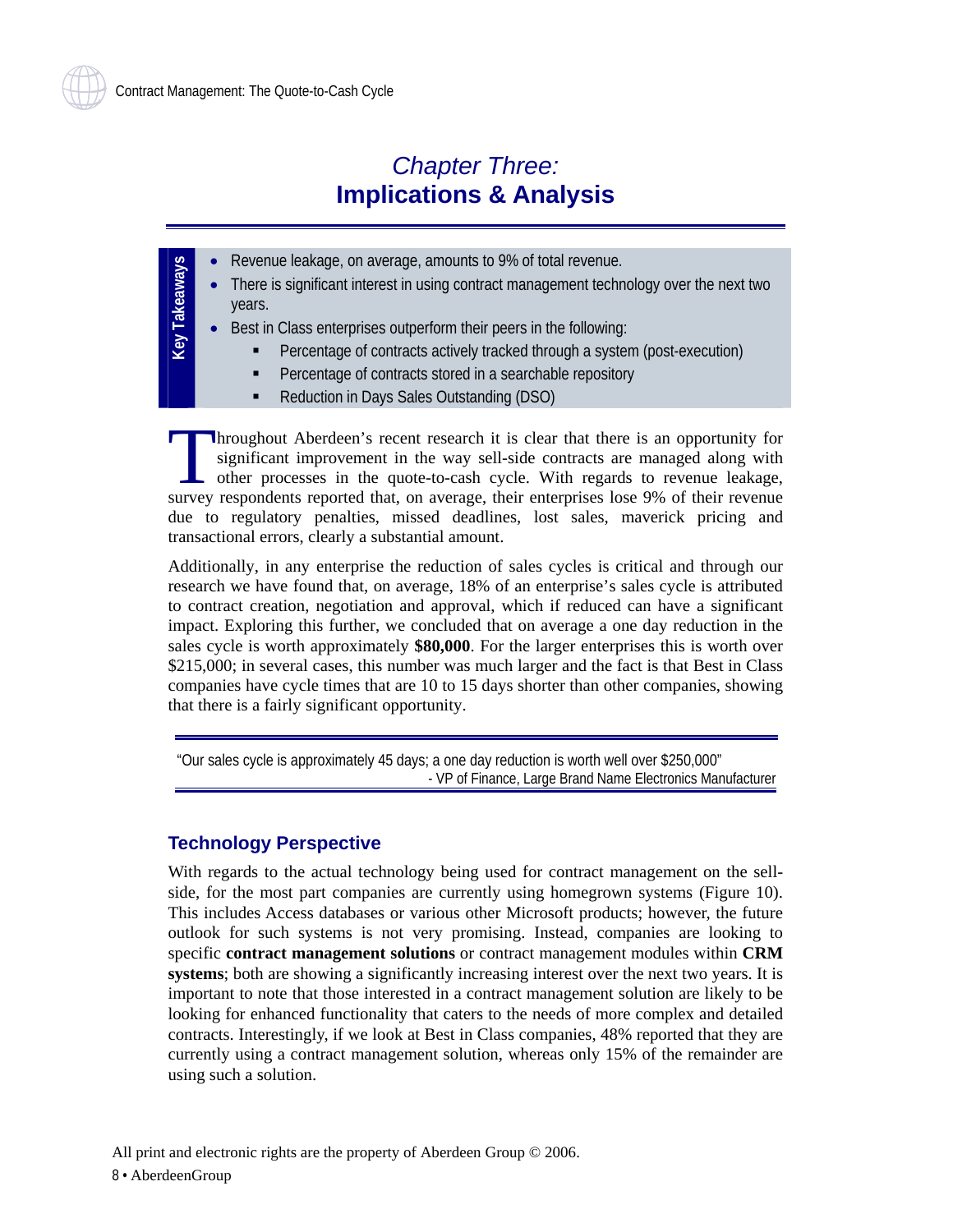

#### <span id="page-13-0"></span>**Figure 10: Contract Management Technology Usage on the Sell-Side**

"The internal document management system we use to manage our contracts does not allow us to gain any intelligence from the information on contracts."

– Sales Director , Mid-size Enterprise

#### **Key Performance Indicators**

It is interesting to see the one difference in what Best in Class enterprises measure in terms of KPI's versus other enterprises. As Table 1 shows, the KPIs mentioned are used almost equally, except for one. Fifty-six percent of the Best in Class measure the percentage of contracts actively being tracked through a system after execution, whereas only 27% of all other enterprises do the same.

#### **Table 1: KPI's Measured (Best in Class vs. Others)**

|                                                  | <b>Best in Class</b> | <b>Others</b> |
|--------------------------------------------------|----------------------|---------------|
| Contract creation and approval cycle time (days) | 58%                  | 56%           |
| % of contracts actively tracked through a system |                      |               |
| (post execution)                                 | <b>56%</b>           | 27%           |
| Compliance to service agreements (%)             | 55%                  | 54%           |
| % reduction in days sales outstanding (due to    |                      |               |
| better contract management)                      | 35%                  | 40%           |
| % of contracts stored in a searchable repository | 30%                  | 27%           |

Source: Aberdeen*Group*, December 2006

Overall, Best in Class enterprises were able to perform significantly better than the remainder. For example, (Figure 11a) there is a clear distinction between the percentage of contracts that Best in Class companies store in a searchable repository versus other companies (82% vs. 31%). The top performers also have a lower percentage of contracts containing non-standard language. As for post execution, Best in Class enterprises actively track 63% of their contracts versus the 31% that all others track and monitor.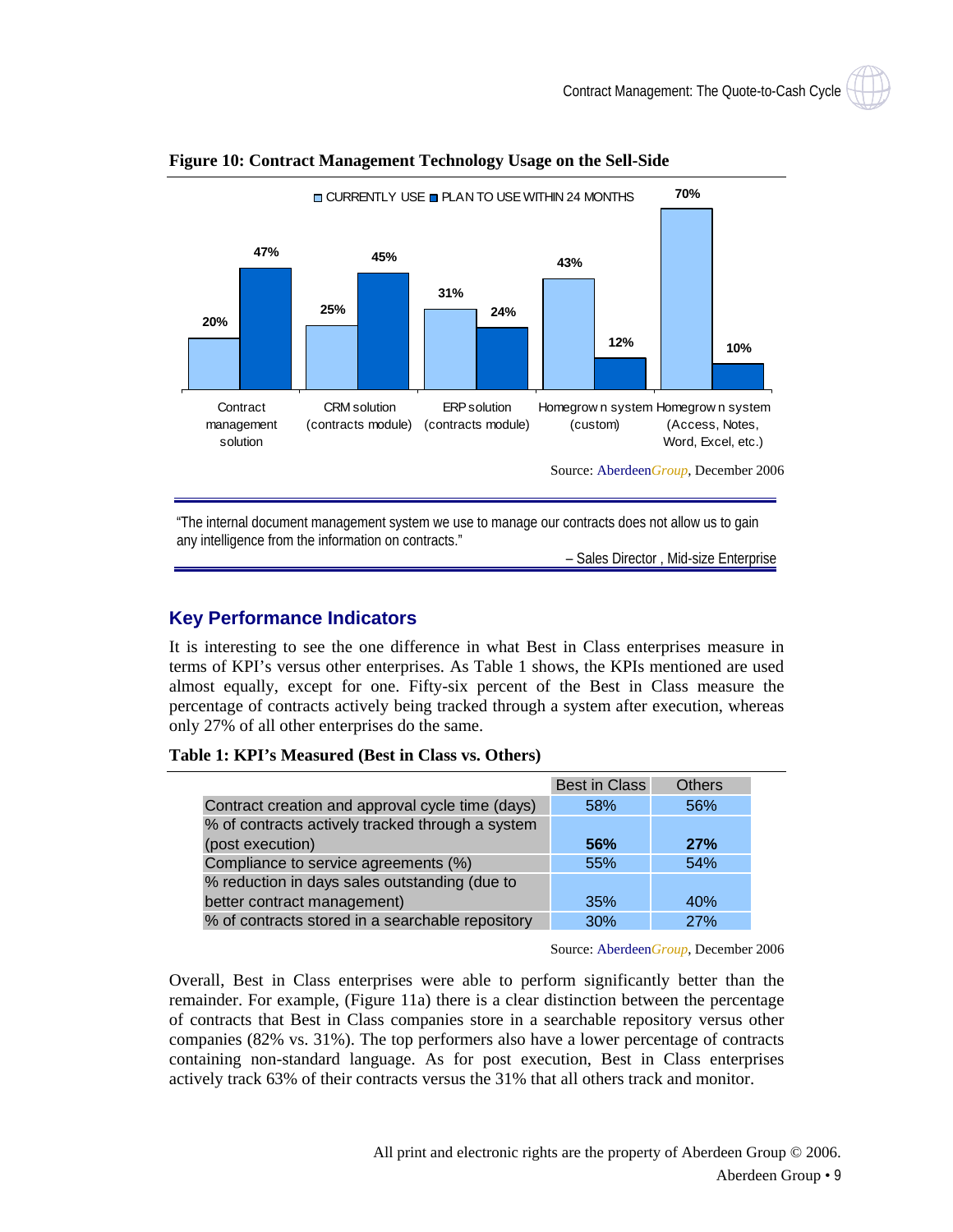<span id="page-14-0"></span>Getting to the real value of contract management, we can see that Best in Class enterprises have seen a 21% reduction in DSO due to improved contract management, which correlates to the higher compliance they have with service level agreements (Figures 11c and 11e). DSO can certainly be affected by fewer errors due to access to contract data, more-satisfied customers and a more efficient process.







Source: Aberdeen*Group*, December 2006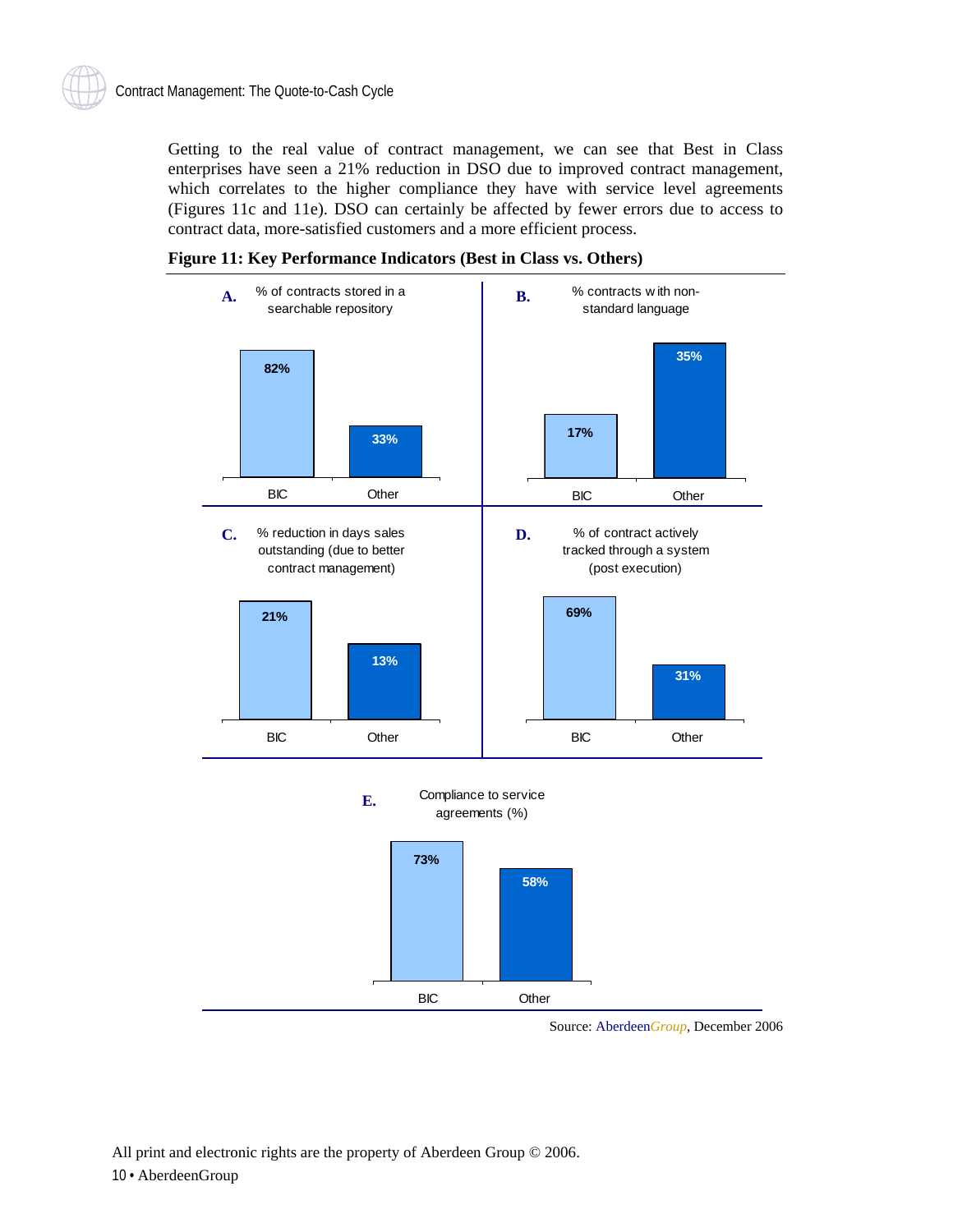### *Chapter Four***: Recommendations for Action**

- Review contract management policies and procedures; align them with systems.
	- Tighten the entire quote-to-cash process by way of automation and structure.
	- Track revenue and commitments by placing risk values on the various terms, conditions and clauses.

nterprises must start thinking about their revenue-generating contracts and how these can be leveraged to uncover additional process efficiencies and opportunities, as well as the reduction of leakage that too often occurs. The quoteto-cash cycle does not stop at contract execution; to properly manage the process throughout the customer lifecycle, organizations require a system that can link contracts to daily operations in order to enable proactive awareness of deliverables and milestones, even as contracts are amended over time. E the

#### **Laggard Steps to Success**

<span id="page-15-0"></span>**Key Takeaways**

Key Takeaways

*1. Review contract management policies and procedures; align them with systems* 

 Policies and procedures should be clearly defined, even if execution is still decentralized. Figure out where the disparities are in your organization by mapping the current process in the quote-to-cash cycle. Review policies and procedures with finance and executive management. Involve IT to ensure that policies and procedures are reflected by systems and enforced wherever possible.

*2. Standardize language used in all contracts and agreements* 

 It is strongly recommended that enterprises must undertake this suggestion, as it involves financial and legal risks. The more standardized language used in a contract is the less users have the ability to make amendments that potentially have negative impacts to the enterprise.

*3. Move away from paper-based and largely-manual contracting methods* 

 As more and more revenue is dictated by a contract it will become essential to keep track of all contracts in the various stages they are in, whether in the pre-execution or post-execution phase.

*4. Create and execute a strategy to deal with legacy contracts* 

 One of the biggest challenges with contract management automation is the conversion of legacy contracts into electronic searchable data. Some have chosen only to convert only a certain percentage of contracts others have used third party services to convert all contracts.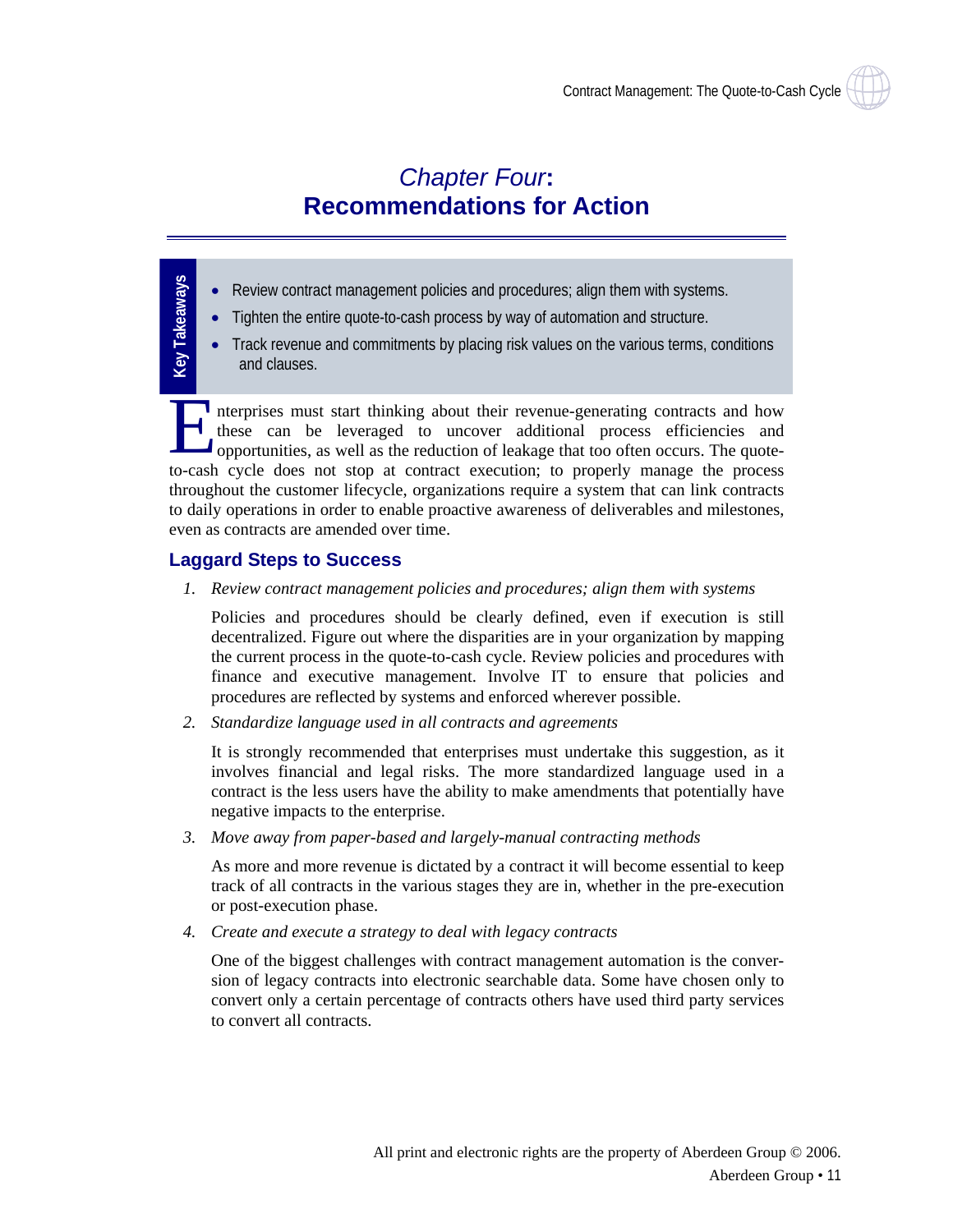#### <span id="page-16-0"></span>**Industry Average Steps to Success**

*1. Tighten entire quote-to-cash process with more structured processes and automation* 

 All the systems being used on the sell-side need to be better-integrated to prevent revenue leakage, repetition and unsatisfied customers. Link contract management to pricing configuration, proposal creation, order management and invoicing to give your company and end-to-end view of the quote-to-cash cycle. This also improves forecasting and planning capabilities.

2. *Track commitments and obligations to customers as stated in the contracts by making contract data available to relevant stakeholders* 

 It goes without saying that it is essential to meet all commitments to customers but it is equally important to know when you are providing products or services outside the bounds of any contract. For this to effectively happen, contract data must be accessible to all relevant stakeholders for example, customer service. In the same context, monitoring these commitments allows for more accurate revenue recognition.

3. *Utilize reporting and analytical capabilities regularly to measure contract performance.* 

 Measure performance of contracts regularly, using reporting capabilities; for example, contract performance by region, product, or, more specifically, contracts over a certain monetary amount that have been open (created but not signed) for more than 20 days. This type of information allows executives to focus their efforts in the correct places.

#### **Best in Class Next Steps**

*1. Place risk values on the various contract terms, conditions and clauses.* 

 Valuing the various terms, conditions and clauses used in a contract allows enterprises to better analyze their contracts and the actual impact they have on the business. This would take into consideration things like payment terms and various clauses that could affect the total amount of revenue actually received from that particular customer, while considering the financial and legal risks.

*2. Integrate the contract management system with the financial and transactional systems.* 

 Manage customer agreements into ongoing customer processes, and monitor the sales process from inquiry to completion. Integrate with back-end financial and accounts receivable processes allowing you to do everything from generating invoices to processing payments to crediting returns and processing claims.

*3. Use contract management automation as a way of reducing errors and delays in invoicing.* 

 Often invoices are delayed and/or inaccurate in being sent to customers, which ultimately results in questions, changes and further delays. This of course has an impact on Days Sales Outstanding (DSO).

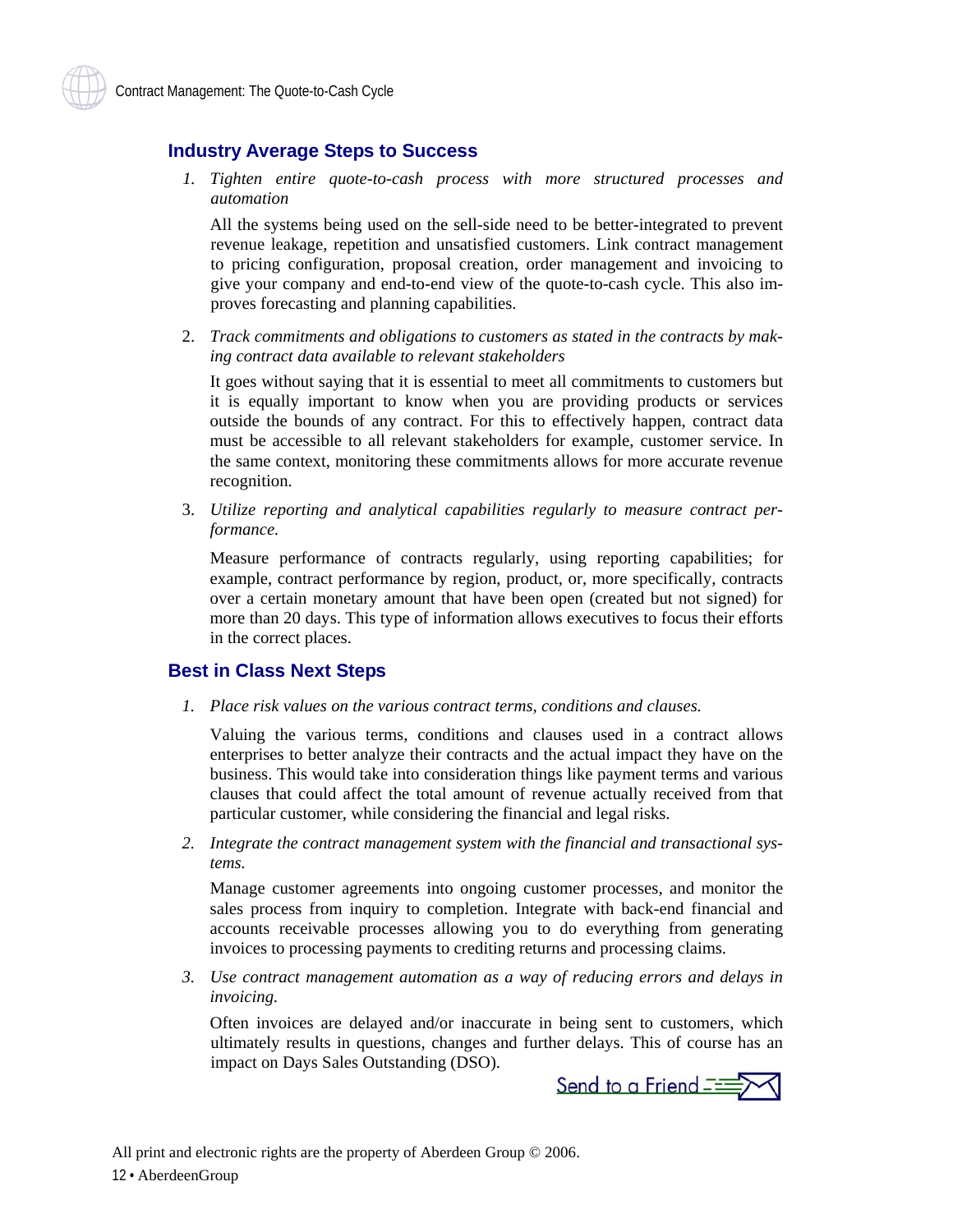

#### <span id="page-17-0"></span>**Vishal Patel, Research Analyst Global Supply Management Research Aberdeen***Group***, Inc.**

Vishal Patel focuses on the use of technology in the global supply management arena. With the rise of globalization, outsourcing, and regulations Patel is researching the role software solutions play in making processes such as contract management, strategic sourcing, and overall supply management more efficient and value-adding in this everchanging environment.

Patel has a manufacturing and operations background, largely in the consumer products industry. He worked previously in an operations and finance role focusing on strategic sourcing and procurement as well as overseeing supplier contracts both locally and internationally. He brings a combination of analytical abilities, hands-on experience, and a global perspective to Aberdeen.

Patel holds an MBA from Babson College and a B.S. in Finance and International Business from Penn State University.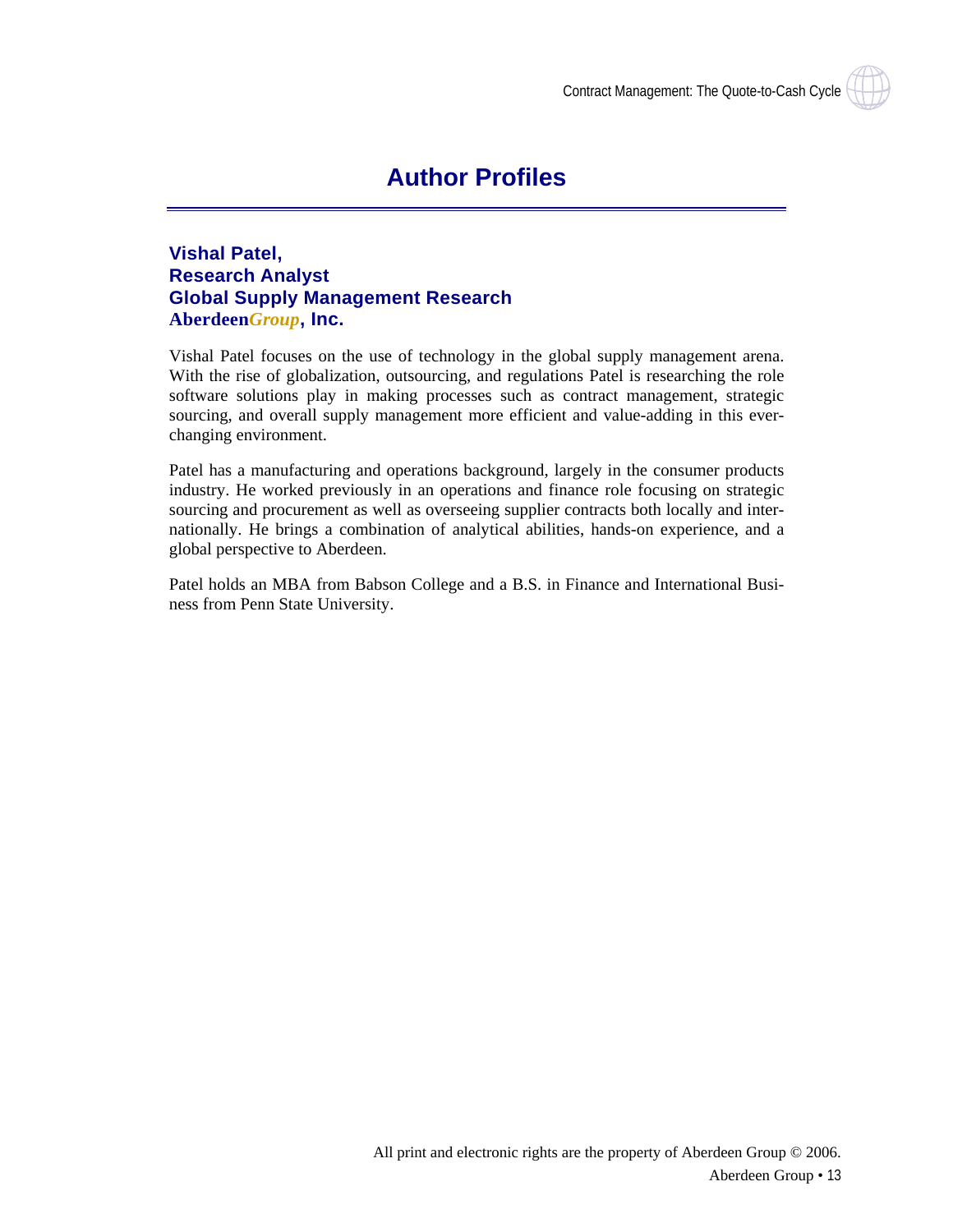### *Appendix A:*  **Research Methodology**

<span id="page-18-0"></span>uring November and December 2006, Aberdeen Group gathered research data from 189 enterprises across a wide range of industries and other demographics.  $\sum_{\substack{\text{the } \text{the}}}$ 

Aberdeen supplemented this online survey effort with telephone interviews with select survey respondents, gathering additional information on specific strategies, experiences and results.

The study aimed to identify the goals and initiatives around contract management on the sell-side and present them in a framework that allows for a competitive comparison with other enterprises.

Responding enterprises included the following:

- *Job function*: The research sample included respondents with the following job functions: Sales (19%), IT (14%), business process management (16%), finance (14%), marketing (8%), customer service (4%) and other (10%).
- *Job title:* The research sample included respondents with the following job titles: Senior management (CEO, COO, President) (21%), CFO (2%), CIO (2%), vice president (10%), director (16%), manager (28%).
- *Industry*: The research sample included respondents from High-tech (22%), life sciences and health care (16%), telecom equipment & services (13%), CPG (15%), transportation/logistics (12%), industrial equipment (11%), financial services/banking (10%).
- *Geography:* 59% of the research respondents were from North America, 20% were from Europe, and 15% from Asia-Pacific.
- *Company size:* 37% of respondents were from large enterprises (annual revenues above US\$1 billion); 34% were from midsize enterprises (annual revenues between \$50 million and \$1 billion); and 29% of respondents were from small businesses (annual revenues of \$50 million or less).

Solution providers recognized as sponsors of this report were solicited after the fact and had no substantive influence on the research results. Their sponsorship has made it possible for Aberdeen Group to make these findings available to readers at no charge.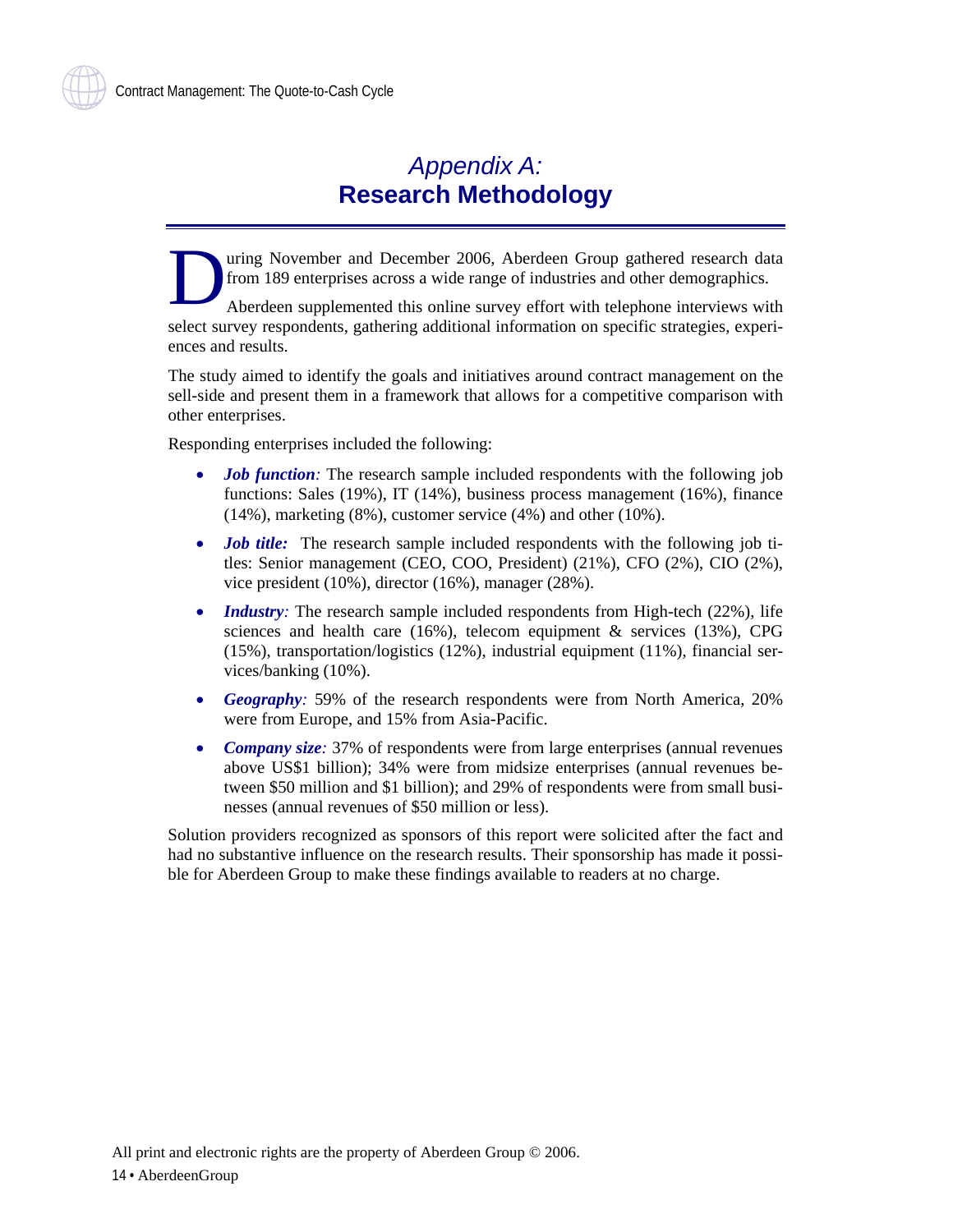#### <span id="page-19-0"></span>**Table 2: PACE framework**

#### **PACE Key**

Aberdeen applies a methodology to benchmark research that evaluates the business pressures, actions, capabilities, and enablers (PACE) that indicate corporate behavior in specific business processes. These terms are defined as follows:

*Pressures —* external forces that impact an organization's market position, competitiveness, or business operations (e.g., economic, political and regulatory, technology, changing customer preferences, competitive)

*Actions —* the strategic approaches that an organization takes in response to industry pressures (e.g., align the corporate business model to leverage industry opportunities, such as product/service strategy, target markets, financial strategy, go-to-market, and sales strategy)

*Capabilities —* the business process competencies required to execute corporate strategy (e.g., skilled people, brand, market positioning, viable products/services, ecosystem partners, financing)

*Enablers* — the key functionality of technology solutions required to support the organization's enabling business practices (e.g., development platform, applications, network connectivity, user interface, training and support, partner interfaces, data cleansing, and management)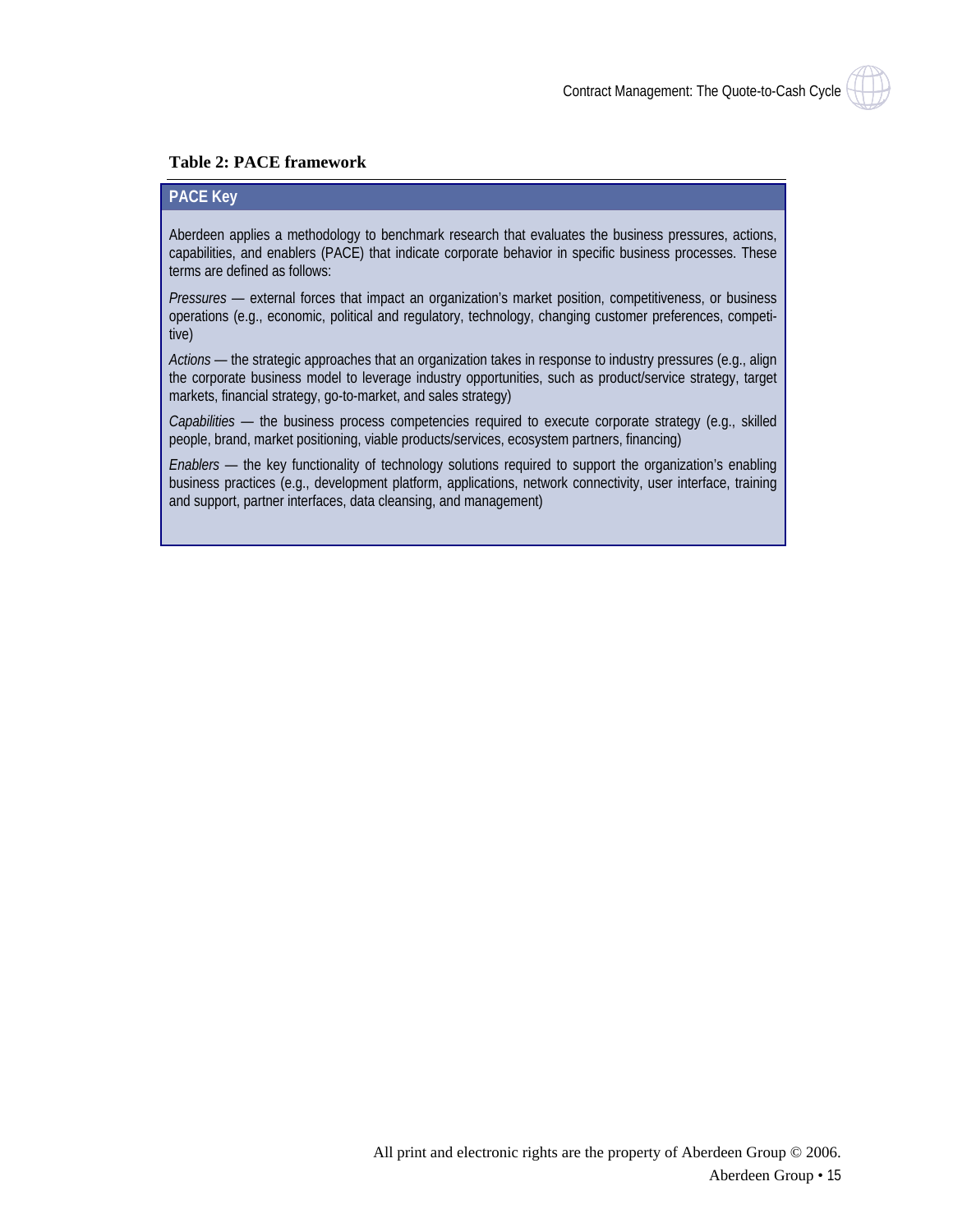#### <span id="page-20-0"></span>**Table 3: Relationship between PACE and competitive framework**

#### **PACE and Competitive Framework – How They Interact**

Aberdeen research indicates that companies that identify the most impactful pressures and take the most transformational and effective actions are most likely to achieve superior performance. The level of competitive performance that a company achieves is strongly determined by the PACE choices that they make and how well they execute.

#### **Table 4: Competitive framework**

#### **Competitive Framework Key**

The Aberdeen Competitive Framework defines enterprises as falling into one of the three following levels of procurement practices and performance:

*Laggards (30%)* — Procurement practices that are significantly behind the average of the industry, and result in below average performance

*Industry Average (50%)* — Procurement practices that represent the average or norm, and result in average industry performance.

*Best in Class (20%)* — Procurement practices that are the best currently being employed and significantly superior to the industry norm, and result in the top industry performance.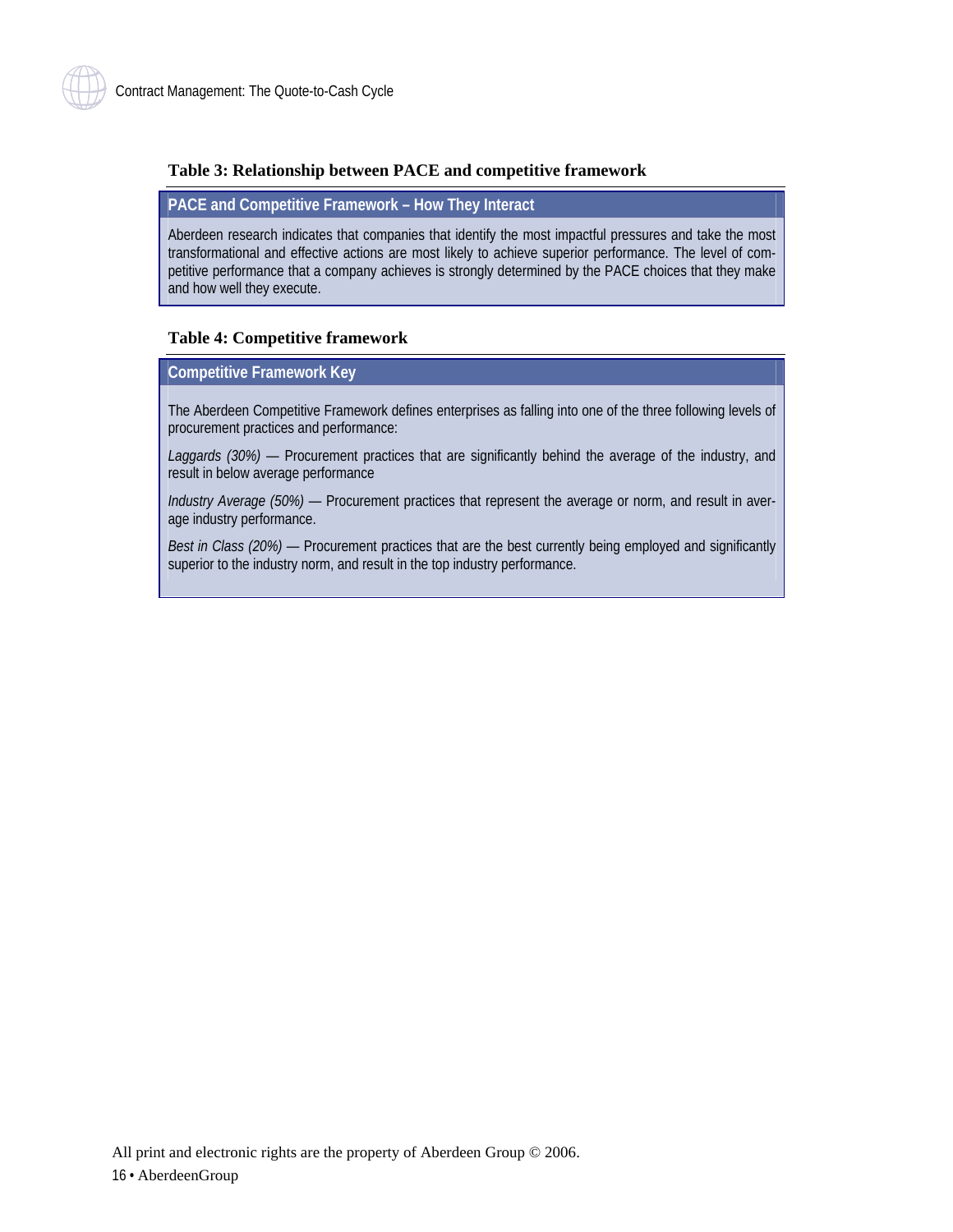### *Appendix B:* **Related Aberdeen Research & Tools**

<span id="page-21-0"></span>Related Aberdeen research that forms a companion or reference to this report include:

- [The Contract Management Benchmark Report: Sales Contracts](http://www.aberdeen.com/summary/report/benchmark/RA_SalesCM_VP_2856.asp), April 2006
- [The Contract Management Benchmark Report: Procurement Contracts,](http://www.aberdeen.com/summary/report/benchmark/RA_ProcCM_VP_2817.asp) March 2006
- [Best Practices in Contract Management,](http://www.aberdeen.com/summary/report/other/BPinCM_092904a.asp) September 2004

Information on these and any other Aberdeen publications can be found at [www.aberdeen.com.](http://www.aberdeen.com/)

*Aberdeen Group, Inc. 260 Franklin Street Boston, Massachusetts 02110-3112 USA* 

*Telephone: 617 723 7890 Fax: 617 723 7897 www.aberdeen.com* 

*© 2006 Aberdeen Group, Inc. All rights reserved Month 2006*

Founded in 1988, Aberdeen Group is the technologydriven research destination of choice for the global business executive. Aberdeen Group has over 100,000 research members in over 36 countries around the world that both participate in and direct the most comprehensive technology-driven value chain research in the market. Through its continued fact-based research, benchmarking, and actionable analysis, Aberdeen Group offers global business and technology executives a unique mix of actionable research, KPIs, tools, and services.

The information contained in this publication has been obtained from sources Aberdeen believes to be reliable, but is not guaranteed by Aberdeen. Aberdeen publications reflect the analyst's judgment at the time and are subject to change without notice.

The trademarks and registered trademarks of the corporations mentioned in this publication are the property of their respective holders.